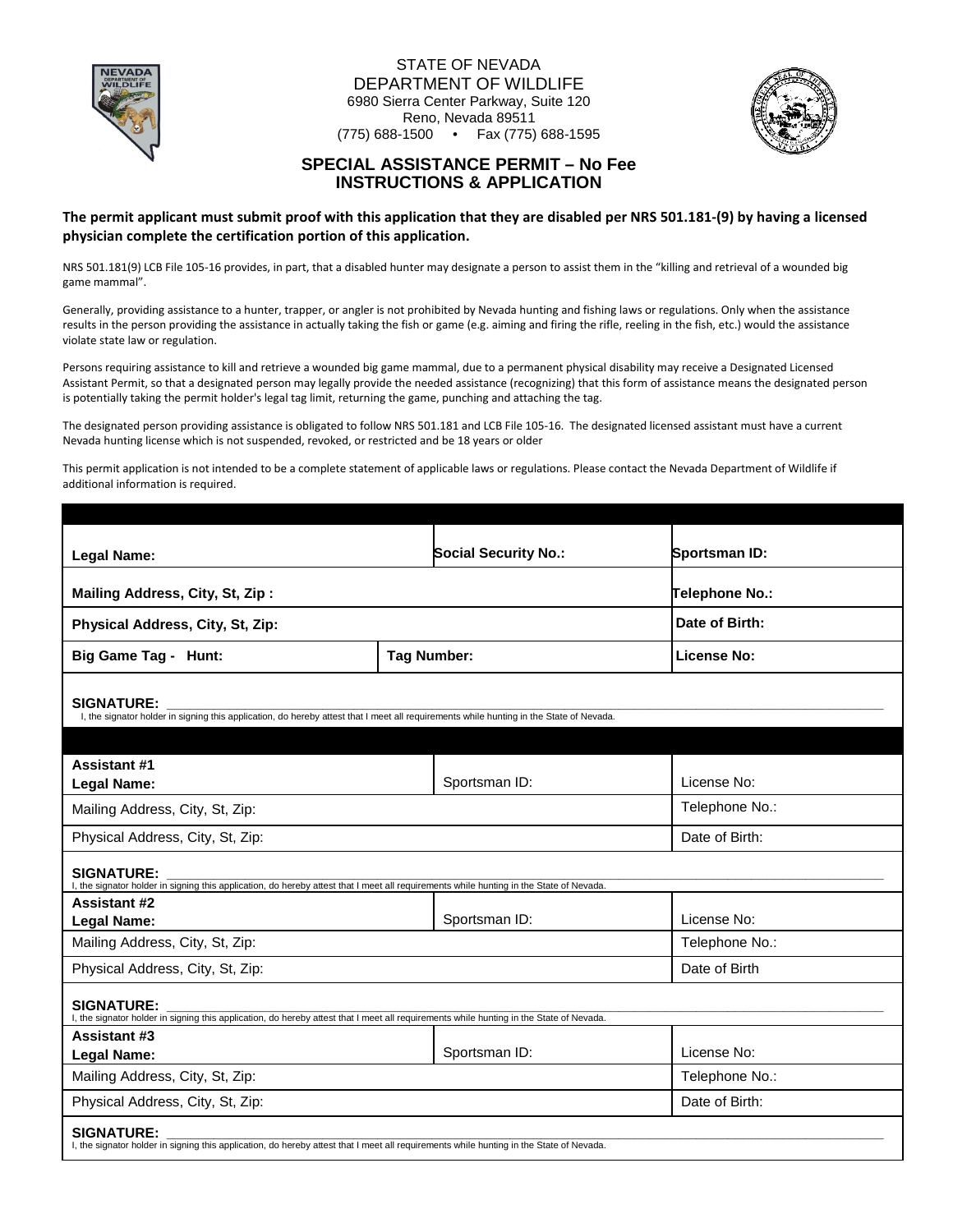

# **SPECIAL ASSISTANCE PERMIT – No Fee INSTRUCTIONS & APPLICATION**



## **THIS SECTION TO BE COMPLETED BY LICENSED PHYSICIAN**

## **Please type or print clearly. An incomplete application will be returned with no action taken.**

The named applicant is applying for a Special Assistance Permit. NRS 501.181-9 and adopted regulations prescribing the circumstances under which a person may obtain the permit. The applicant must meet the following criteria in NRS 501.1841.9 listed below:

- 1) Is a paraplegic,
	- a) has had one or both legs amputated or
	- b) has suffered a paralysis of one or both legs which severely impedes the person's walking; and
- 2) Has obtained a valid tag issued by the Department for hunting that animal.

Does this applicant meet the requirement of NRS 501.181a? [ ] Yes [ ] No.

| <b>Physician's Name:</b><br>(LAST)                                                                                                                                                                                                                                            | (FIRST) | (INITIAL)         |  |  |
|-------------------------------------------------------------------------------------------------------------------------------------------------------------------------------------------------------------------------------------------------------------------------------|---------|-------------------|--|--|
| <b>Mailing Address:</b>                                                                                                                                                                                                                                                       |         |                   |  |  |
| City:                                                                                                                                                                                                                                                                         | State:  | Zipcode:          |  |  |
| Physician's License No.                                                                                                                                                                                                                                                       | State:  | <b>Telephone:</b> |  |  |
| Date:<br>As a Physician for the above-named patient, I hereby certify that I have examined the named applicant and I verify that this<br>individual has meets the requirements for the Special Assistance Permit and that all information I am providing is true and correct. |         |                   |  |  |

# **ADDITIONAL REQUIREMENT FOR OUT OF STATE PHYSICIANS**

Physicians, not licensed in the state of Nevada must send a photocopy of their medical license or have their signature notarized below.

| Signed and sworn before me on this day of                                       |             |  | before me, a Notary Public for              |  |  |
|---------------------------------------------------------------------------------|-------------|--|---------------------------------------------|--|--|
| the state of                                                                    | residing in |  | county, the undersigned personally appeared |  |  |
| known to me to be the person whose name is subscribed to the within instrument. |             |  |                                             |  |  |

**OFFICIAL** \_\_\_\_\_\_\_\_\_\_\_\_\_\_\_\_\_\_\_\_\_\_\_\_\_\_\_\_\_\_\_\_\_\_\_\_\_\_\_\_\_\_\_\_\_\_\_\_\_\_\_\_\_\_\_\_\_\_\_\_\_\_\_\_\_\_\_\_\_\_\_\_\_\_\_\_\_\_\_\_\_\_\_\_ SEAL

Notary Public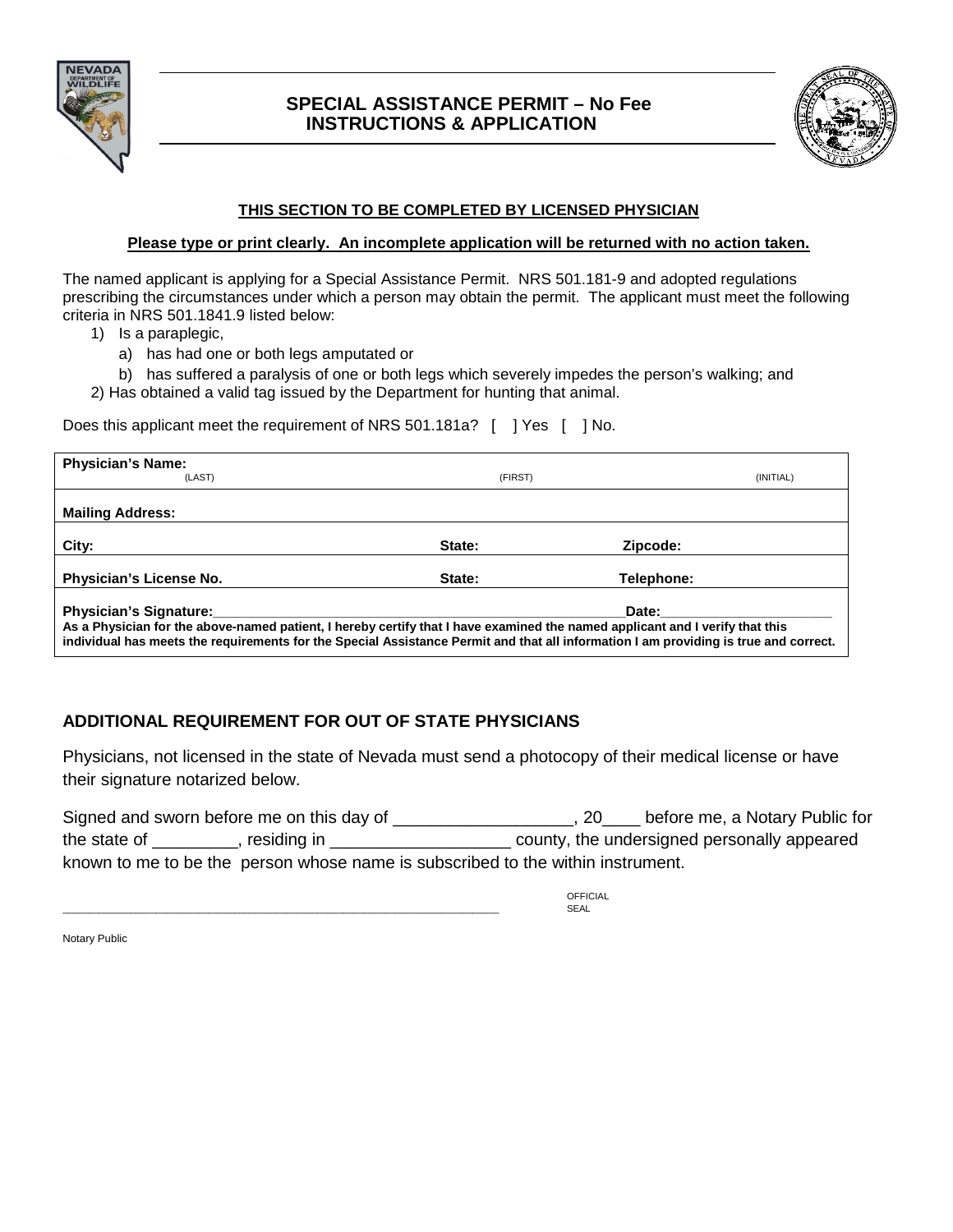

# **SPECIAL ASSISTANCE PERMIT – No Fee INSTRUCTIONS**



## **NRS 501.181 subsection 9.**

- 9. Adopt regulations prescribing the circumstances under which a person, regardless of whether the person has obtained a valid tag issued by the Department, may assist in the killing and retrieval of a wounded big game mammal by another person who:
	- (a) Is a paraplegic, has had one or both legs amputated or has suffered a paralysis of one or both legs which severely impedes the person's walking; and
	- (b) Has obtained a valid tag issued by the Department for hunting that animal.

### **LCB File No. R105-16 amends Nevada Administrative Code Chapter 502 with the following sections.**

**Section 1.** Chapter 502 of NAC is hereby amended by adding thereto the provisions set forth as sections 2 to 5, inclusive.

**Sec. 2.** "Designated licensed assistant" means a person designated on a special assistance permit to assist the holder of the permit in accordance with sections 4 and 5 of this regulation.

**Sec. 3.** "Special assistance permit" means a permit issued by the Department to a person who meets the requirements of section 4 of this regulation.

**Sec. 4**. 1. The holder of a tag issued by the Department authorizing the holder to hunt a big game mammal may apply for a special assistance permit authorizing a designated licensed assistant to assist the holder in accordance with section 5 of this regulation if the holder:

- (a) Is a paraplegic;
- (b) Has had one or both legs amputated; or
- (c) Has suffered a paralysis of one or both legs which severely impedes the holder's walking.
- 2. An application for a special assistance permit must:
	- (a) Be submitted on a form provided by the Department and must include, without limitation:
		- (1) The applicant's legal name, physical address, mailing address if different from the physical address and telephone number;
		- (2) The social security number and client number of the applicant;
		- (3) The class and number of the hunting license issued to the applicant in this State;
		- (4) The legal name of each designated licensed assistant;
		- (5) The physical mailing address and telephone number of each designated licensed assistant; and
		- (6) The hunting license number and client number of each designated licensed assistant.
	- (b) Include:

(1) A statement signed by the applicant which affirms that the applicant is eligible for the special assistance permit pursuant to subsection 1; and

(2) A signed statement from each designated licensed assistant named in the application affirming that the designated licensed assistant meets the requirements of subsection 4.

(c) Be accompanied by a certificate issued by a licensed physician certifying that the applicant meets the requirements of subsection 1.

3. An applicant for a special assistance permit pursuant to this section who holds more than one tag issued by the Department authorizing the holder to hunt a big game mammal must complete a separate application for each tag. The applicant:

- (a) Is not required to use the same designated licensed assistant for each tag; and
- (b) May list more than one designated licensed assistant for each tag.
- 4. To be a designated licensed assistant, a person:
- (a) Must be 18 years of age or older;
- (b) Must hold a valid hunting license in this State;
- (c) Must not have any license, permit or privilege issued to him or her pursuant to title 45 of NRS suspended or revoked; and
- (d) Is not required to hold a tag for the big game mammal which the holder of the special assistance permit is authorized to take.
- 5. A special assistance permit issued pursuant to this section must be issued free of charge to the applicant.
- **Sec. 5**. 1. A holder of a special assistance permit who is in the field:
	- (a) Must have the special assistance permit in his or her possession; and
	- (b) May be accompanied by more than one designated licensed assistant listed on his or her special assistance permit but may only be actively assisted during the hunt by one designated licensed assistant at a time.

2. Each designated licensed assistant in the field with the holder of a special assistance permit must have a copy of the special assistance permit in his or her possession, and must exhibit the copy of the permit upon the demand of any officer authorized to enforce the fish and game laws of this State.

- 3. A designated licensed assistant who is in the field to assist the holder of a special assistance permit during a hunt:
	- (a) Must have his or her hunting license and a copy of the special assistance permit in his or her possession;
	- (b) May not use a weapon other than the weapon authorized by the tag of the holder of the special assistance permit;

(c) Except as required to perform any task authorized in paragraphs (d) and (e), must be accompanied at all times during the hunt by the holder of the special assistance permit;

(d) May, if he or she has a good faith belief that the holder of a special assistance permit has lawfully wounded a big game mammal, discharge his or her weapon to assist in the taking of the big game mammal; and

(e) May assist the holder of a special assistance permit in: